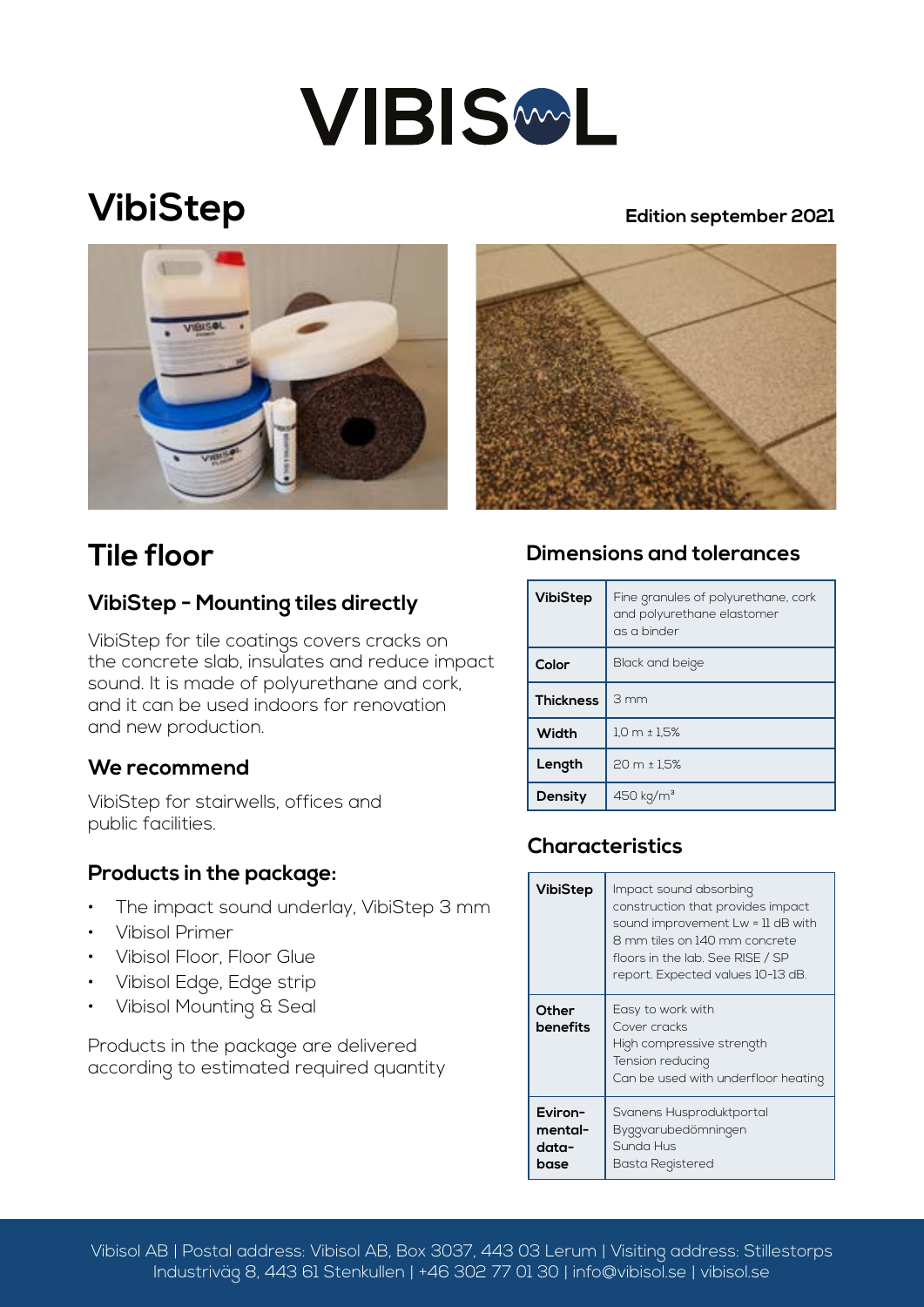## **Assembly instructions - DAY 1**

#### **Floor**

The surface must be flat, solid and strong. Cracks, peaks, pores, burrs and other irregularities must be filled or grinded. It should be free from substances such as reduces adhesion (eg oil, dust, old paint, etc.)

Installation of underfloor heating systems must follow the supplier's instructions and be located under the impact sound underlay (system with leveling).

### **Priming**

Grind and vacuum the floor. Prime with Vibisol PRIMER according to instructions.

#### **Installation of VibiStep**

Cut VibiStep to the size of the surface to be covered. It is easier to cut than to slit, and if there are many square meters to be laid, or if it happens regularly, an electric scissor should be used.

Fold back VibiStep and spread the glue with a toothed glue spreader or roller according to instructions for Vibisol FLOOR, Floor glue. Wet gluing or adhesive gluing. If adhesive gluing uses on the underlay, tile mounting can be done already after 4 hours the same day. Rub and press the underlay with a flat trowel, carpet rub or roller. No creases or air bubbles may occur.

Joints and possible gaps are sealed with Vibisol Mounting & Seal, Assembly glue. The glue is applied in the joint and smoothed out with steel putty.



Vibisol AB | Postadress: Vibisol AB, Box 3037, 443 03 Lerum | Besöksadress: Stillestorps Industriväg 8, 443 61 Stenkullen | +46 302 77 01 30 | info@vibisol.se | vibisol.se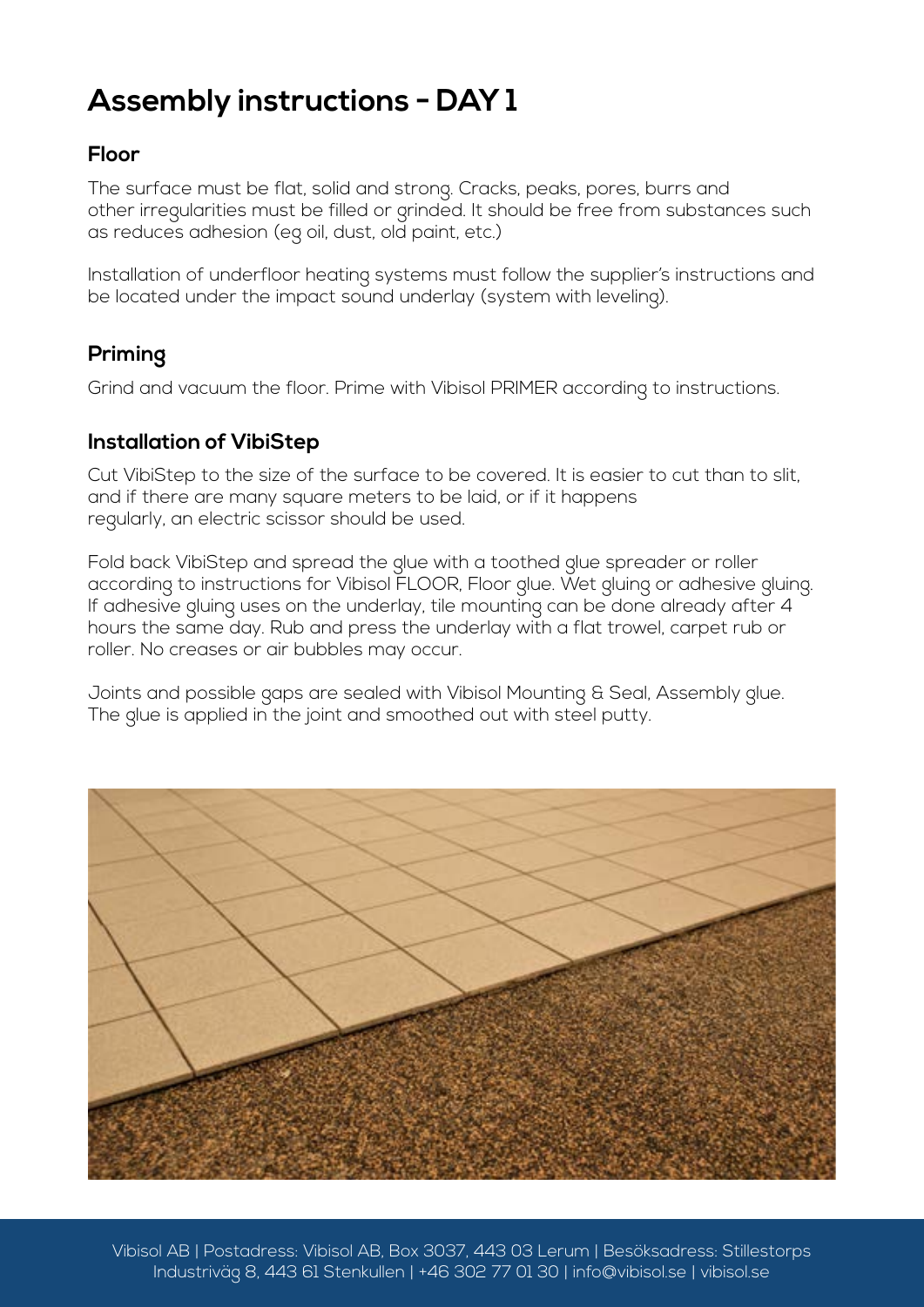## **Assembly instructions - DAY 2**

#### **Tiling**

Newly glued impact sound underlay must be handled with care.

To minimize the risk of sound bridges, Vibisol's EDGE, edging at floor / wall angle, is mounted around columns and pipes.

Fix must not come into contact with wall, floor or thresholds. Fix must have an even and firm consistency when applied.

Minimum size of tiles is 10 x 10 cm. Minimum thickness is 7 mm. Laying of fragile materials such as natural stone, consult with supplier.

Dilatation joints must follow up in the coating. Floor areas larger than 40 sqm and longer than 8 m must be separated by movement joints. Floor surfaces must also be provided movement joints if it is L or U-shaped.

#### **Floor plinth and fixed furnishings**

When installing a tile base, it is important that the joint is sealed with an elastic joint. Before it is removed, the edging can be folded down and used as a level regulator for the base. If the edging has been removed before mounting, tile string can be used instead to secure the distance to the tile floor. If a wooden plinth is to be mounted, it is important that it is fitted at the bottom with a rubber strip type EPDM. It ensures both sealing and that the base does not short circuit the sound insulation.

For wardrobes and other fixed furnishings, the same applies to elastic strip mounted between the base of the wardrobe and the tile floor, or between the back and wall of the wardrobe. The strip can be of rubber strip type EPDM or equivalent. Mountings in the wall must be insulated with elastic washers in some form. No mute contact may occur. Then this type of work is likely to be part of another contract, it is important that the customer is informed.

## **Checklist**

### **Day 1**

- The underlay is flat, solid, strong and free from dust, oils, etc.
- Grind and vacuum the floor. Prime with Vibisol PRIMER.
- Cut VibiStep to suitable dimensions.